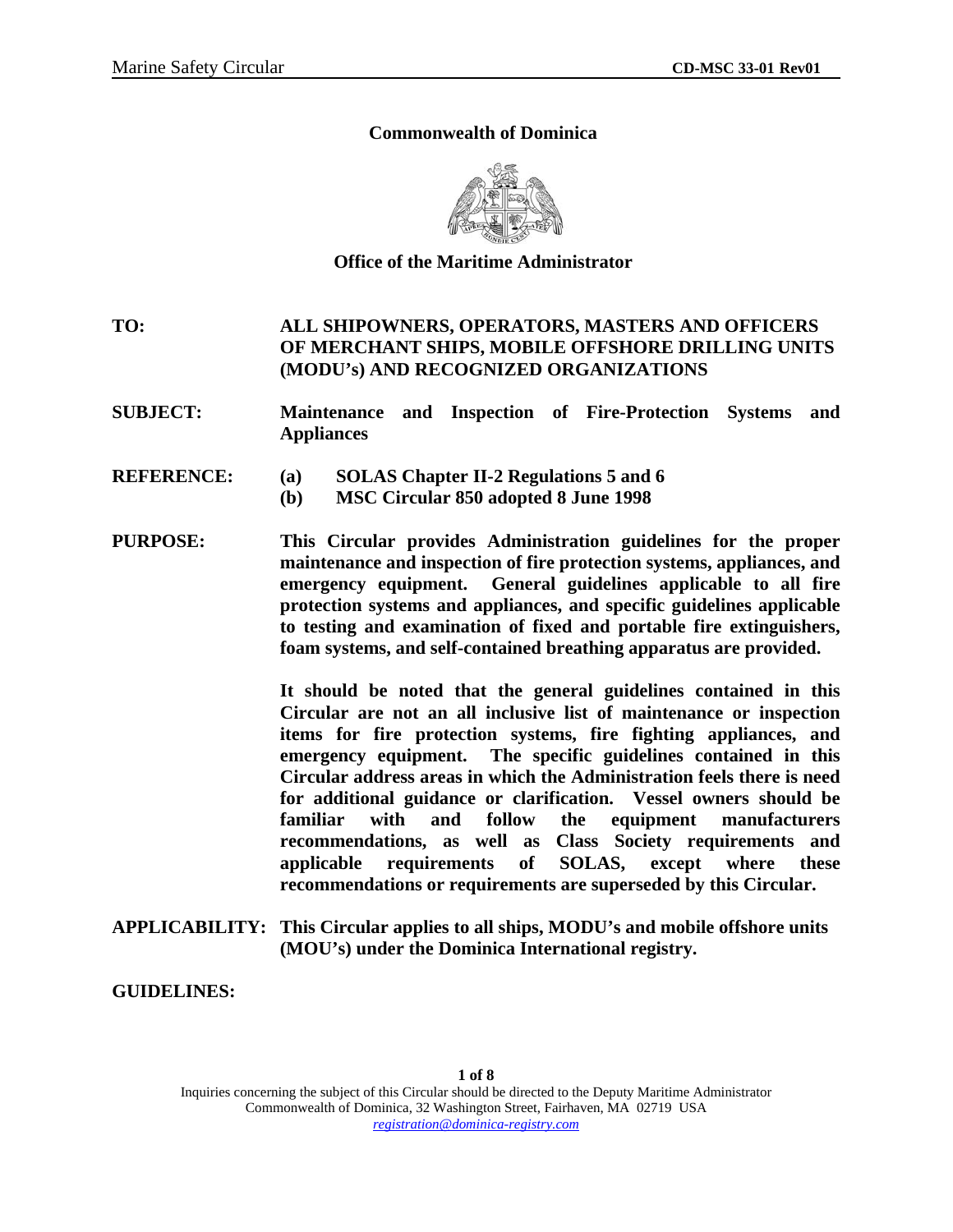# **1.0 General Guidelines for the Maintenance and Inspection of Fire-Protection Systems and Appliances**.

1.1 Operational Readiness.

All fire protection systems and appliances should at all times be in good order and available for immediate use while the ship is in service. If a fire protection system is under repair, then suitable arrangements acceptable to the vessel classification society and this Administration should be made to ensure safety is not diminished. A specific authorization must be obtained from the Administration prior to sailing, or in the case of MODUs and MOUs before continuing to engage in offshore operations with a fire protection system under repairs.

1.2 Maintenance and Testing.

Instructions for on-board maintenance and testing of active and passive fire protection systems and appliances should be understood easily, illustrated wherever possible, and, as appropriate, should include the following for each system or appliance:

- .1 maintenance and repair instructions;
- .2 schedule of periodic maintenance;
- .3 list of replaceable parts; and
- .4 log for records of inspections and maintenance, listing identified nonconformities and their targeted completion dates.
- 1.3 Weekly Testing and Inspections.

Weekly inspections should be carried out to ensure that:

- .1 all public address systems and general alarm systems are functioning properly; and
- .2 breathing apparatus cylinders do not present a threat of leakages.
- 1.4 Monthly Examinations and Inspections.

Ships officers are responsible for performing monthly examinations of firefighting system equipment and recording the examinations in the ship's official logbook. Monthly inspections should be carried out to ensure that: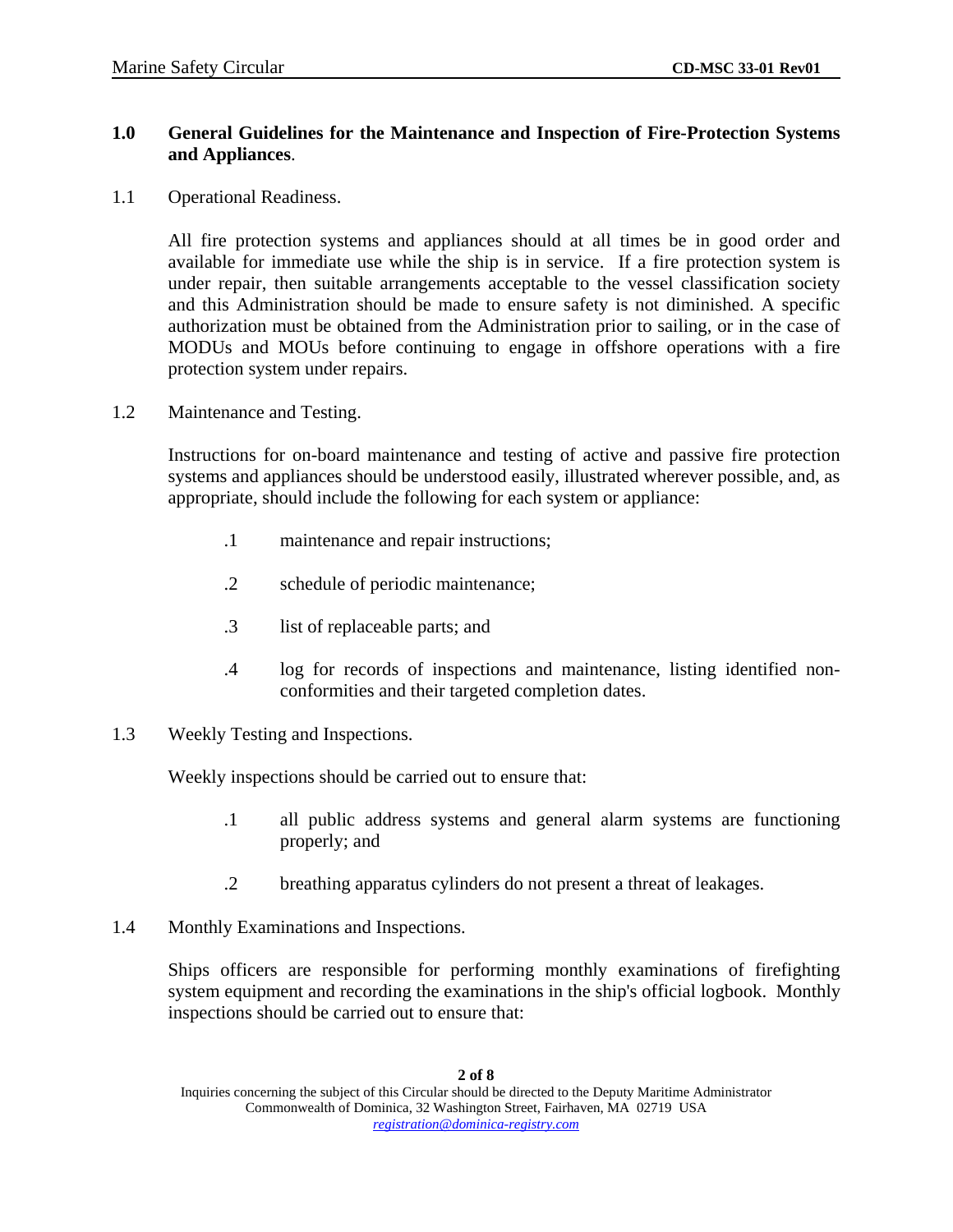- .1 all fireman's outfits, fire extinguishers, fire hydrants, hose and nozzles are in place, properly arranged, and are in proper condition;
- .2 all fixed fire-fighting system stop valves are in the proper open or closed position, dry pipe sprinkler systems have appropriate pressures as indicated by gauges;
- .3 sprinkler system pressure tanks have correct levels of water as indicated by glass gauges;
- .4 all sprinkler system pumps automatically operate when pressure in the systems is reduced;
- .5 all fire pumps are operated; and
- .6 all fixed fire-extinguishing installations using extinguishing gas are free from leakage.
- 1.5 Quarterly Examinations and Inspections.

Ships officers are responsible for performing quarterly tests and examinations of the following firefighting system equipment and recording the test and examinations in the ship's official log book. Quarterly inspections should be carried out to ensure that:

- .1 all automatic alarms for the sprinkler systems are tested using the test valves for each section;
- .2 the international shore connection is in proper condition;
- .3 lockers providing storage for fire-fighting equipment contain proper inventory and equipment is in proper condition;
- .4 all fire doors and fire dampers are tested for local operation; and
- $.5$  all  $CO<sub>2</sub>$  bottle connections for cable operating system clips should be checked for tightness on fixed fire-extinguishing installations.
- 1.6 Annual Testing and Inspections.

As part of the annual statutory survey for Safety Equipment Certification, the following inspections and tests should be carried out to ensure that: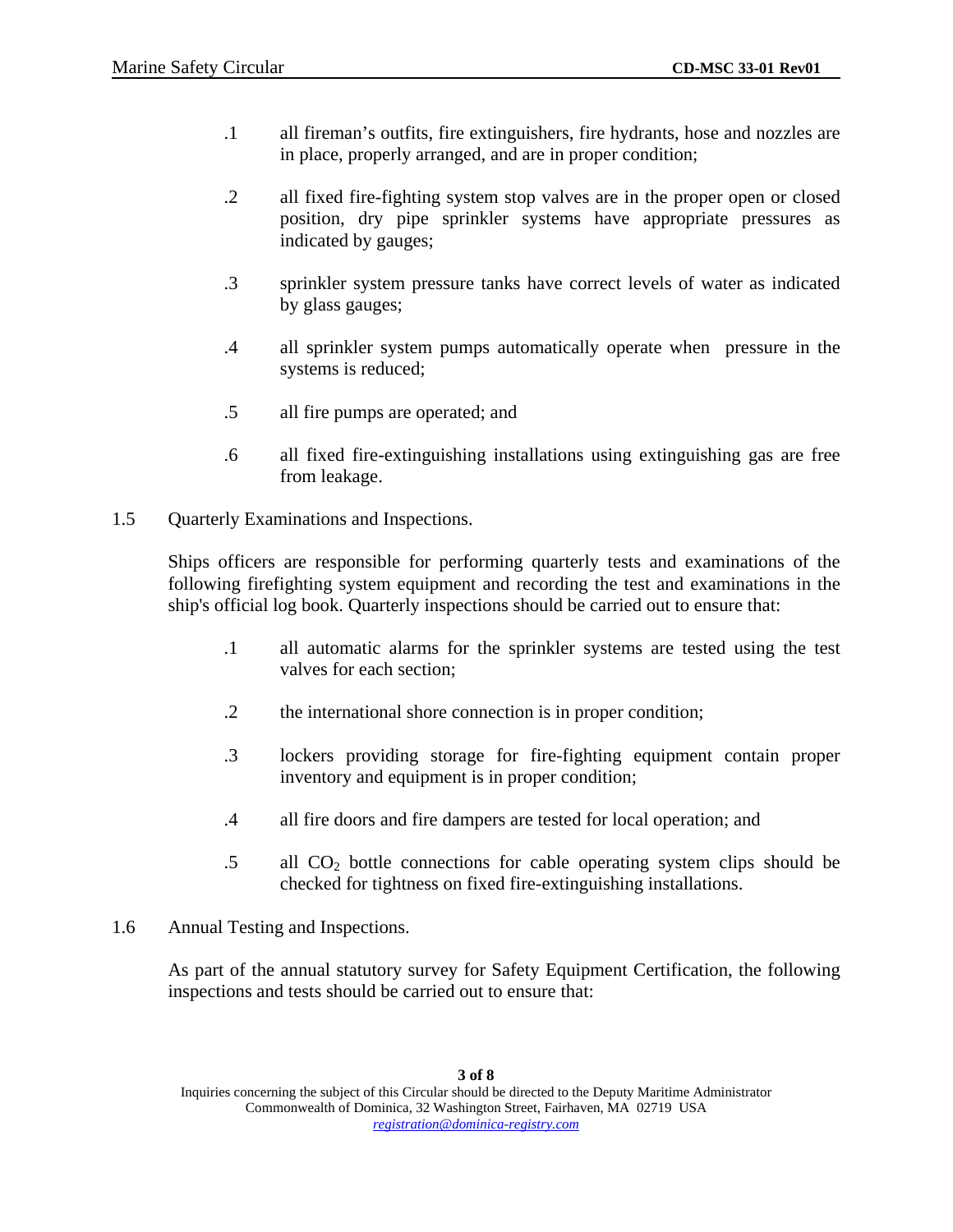- .1 all fire extinguishers are checked for proper location, charging pressure, and condition;
- .2 fire detection systems are tested for proper operation, as appropriate;
- .3 all fire doors and dampers are tested for remote operation;
- .4 all foam-water and water-spray fixed fire-fighting systems are tested for operation;
- .5 all accessible components of fixed fire-fighting systems are visually inspected for proper condition;
- .6 all fire pumps, including sprinkler system pumps, are flow tested for proper pressures and flows;
- .7 all hydrants are tested for operation;
- .8 all antifreeze systems are tested for proper solutions;
- .9 sprinkler system connections from the ship's fire main are tested for operation;
- .10 all fire hoses are hydrostatically tested;
- .11 breathing apparatus air recharging systems checked for air quality;
- .12 control valves of fixed fire-fighting systems should be inspected; and
- .13 air should be blown through the piping of extinguishing gas systems.

The verification of the examinations and tests described Section 1.2 thru 1.6 above are an integral part of the annual statutory surveys for the SOLAS Safety Equipment Certificate. The inspection and/or verification of the applicable items in Section 1.2 thru 1.7 shall be to the satisfaction of the attending classification society surveyor.

1.7 Five-year Service.

At least once every five years, the following inspections and tests should be carried out:

control valves of fixed fire-fighting systems should be internally inspected.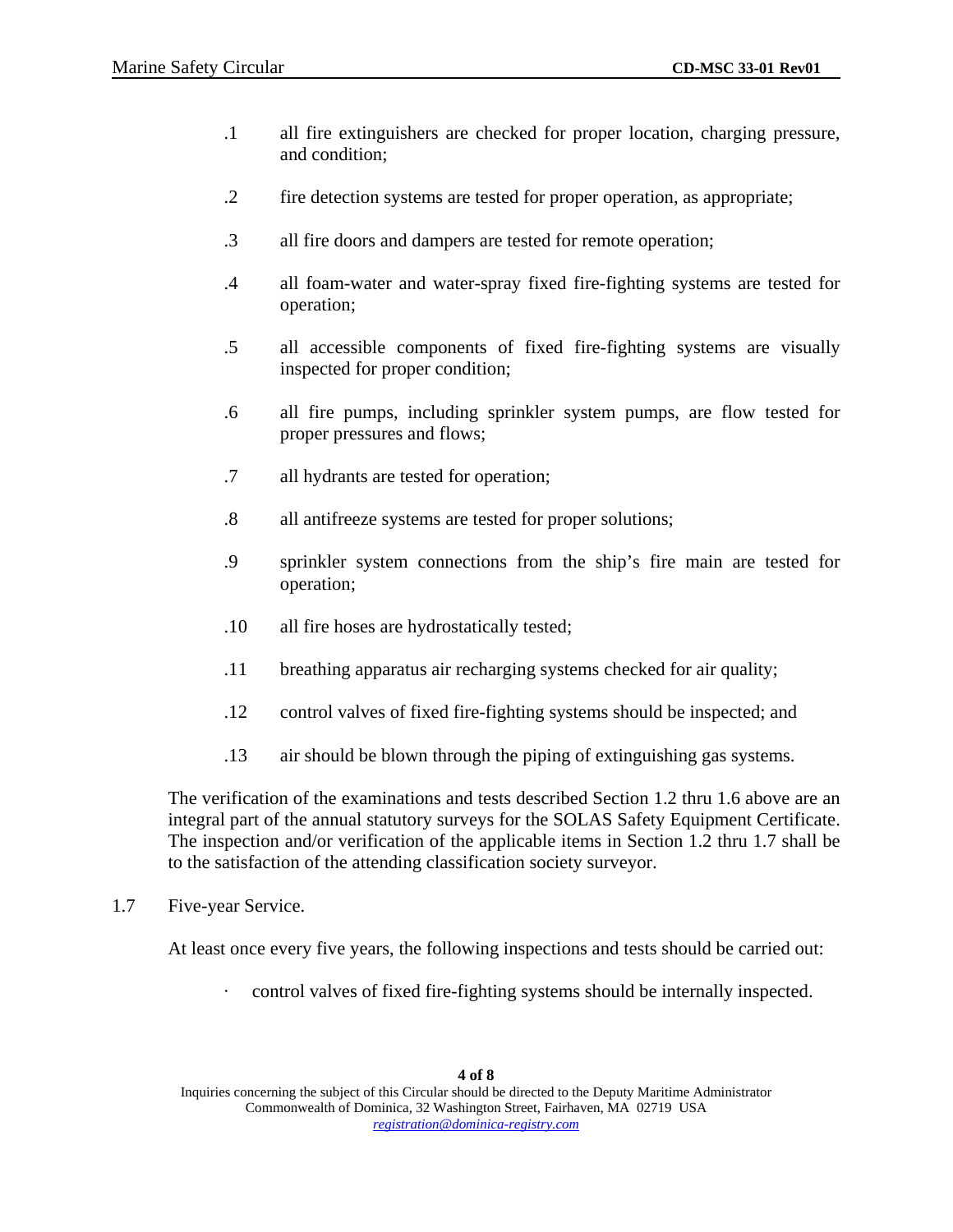## 2.0 Fixed CO<sub>2</sub> and Halon Systems.

2.1 Verification of Cylinder Contents.

Every two years the contents of the cylinders are verified by weight or isotropic measurement as part of the survey for issuance of the SOLAS Safety Equipment Certificate. Weight scales may be used to verify cylinder contents and recharging is required if the loss in charge is 10 percent or more. Generally the weigh scales are included as part of the  $CO<sub>2</sub>$  system equipment in order to satisfy SOLAS, Chapter II-2, Regulation 5.1.11.

2.2 Hydrostatic Testing.

All fixed  $CO<sub>2</sub>$  and Halon cylinders must be hydrostatically tested as follows:

- .1 after each 20 years of service,
- .2 prior to recharging a discharged cylinder, if 10 years or more since last hydrostatic test; or
- .3 when visual inspection reveals a potential defect.

Hydrostatic test dates must be stamped on the cylinders. Hydrostatic testing must be performed by a authorized servicing facility which has been certified by a government agency or recognized classification society, and by extinguisher manufacturer to perform this type of work. The facility must be acceptable to the attending classification society surveyor. The same facility should recharge the cylinders after testing to demonstrate serviceability.

#### **3.0 Portable Fire Extinguishers**.

3.1 Annual Survey.

The examination of the fire extinguishers is an integral part of the annual statutory surveys for the SOLAS Safety Equipment Certification. The fire extinguishers should be examined and, if necessary, serviced annually. The annual servicing/examination of the portable fire extinguishers can be carried out by the crew, if the crew is properly trained, or by an authorized service facility. The classification society surveyor must be satisfied with the condition of the extinguishers.

3.2 Servicing of Fire Extinguishers by the Crew of a Vessel.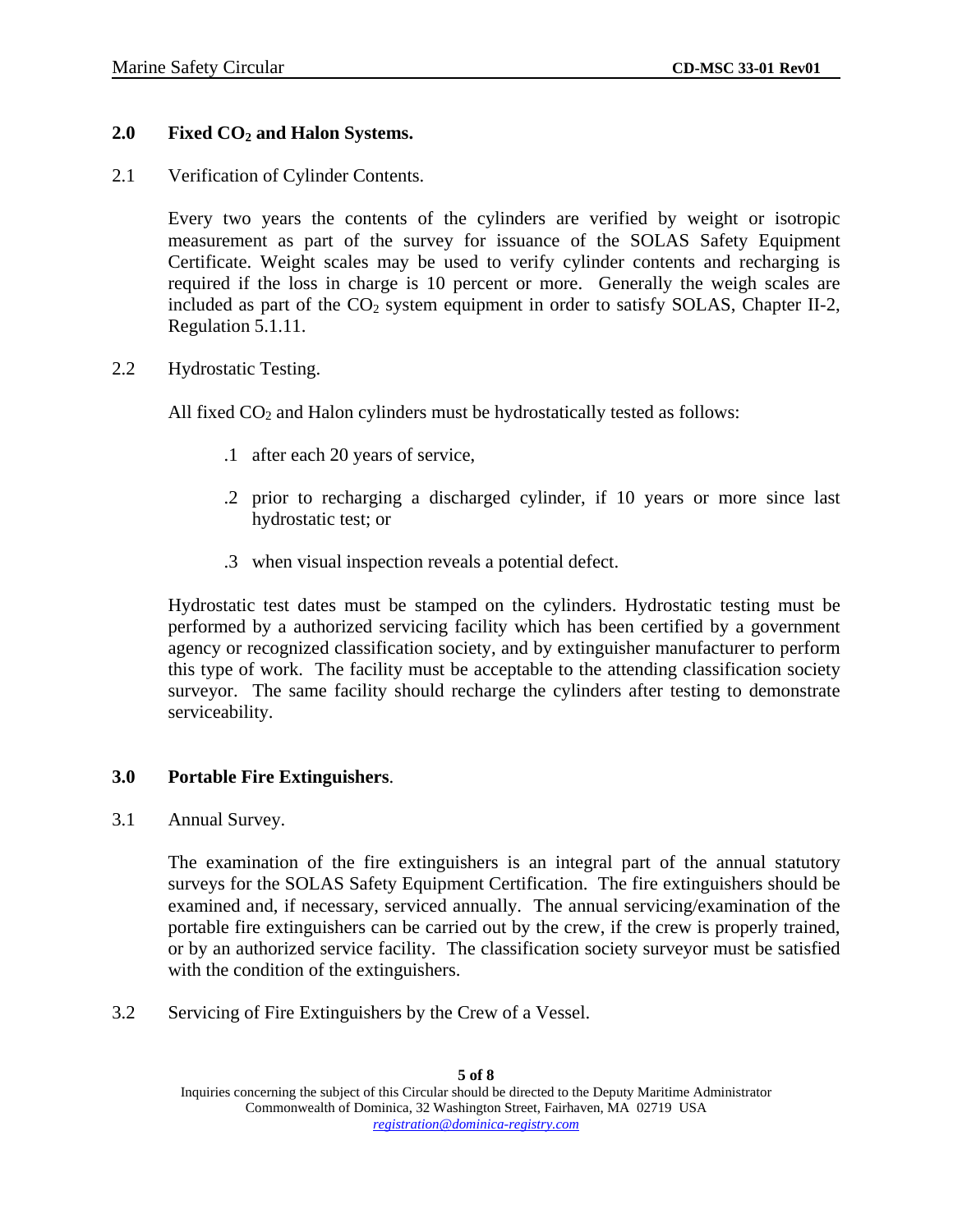A vessel crew may service powder, foam, or water type portable fire extinguishers subject to the following:

- .1 The equipment required to test, examine, and service the extinguishers is obtained and maintained in a calibrated and serviceable condition.
- .2 The crew is properly trained in the testing, examination and servicing of fire extinguishers and the extinguisher manufacturer's servicing instructions are followed.
- .3 The testing and inspection is carried out to the satisfaction of the attending classification society surveyor.
- 3.3 Verification of Fire Extinguishers Contents.

Every two years in conjunction with the issuance of the SOLAS Safety Equipment Certificate, the contents of the cylinders must be verified. Weighing of the portable  $CO<sub>2</sub>$ cylinders in the presence of the classification society surveyor is an acceptable method of verification. Other methods of determining contents of the cylinders, such as isotropic measurement, may also be accepted provided the equipment is properly calibrated, the operator of the device is trained and qualified in its use, and the classification society surveyor is satisfied with the measurements. If an alternative method is used, spot checks of cylinder contents by weighing may be required to verify the accuracy and consistency of the measurement device.

- 3.4. Spare Charges, Additional Fire Extinguishers, and Refilling of Extinguishers.
	- .1 For fire extinguishers of the same type, capable of being recharged on board, the spare charges should be provided as follows:

100% for the first 10 extinguishers and 50% for the remaining extinguishers but not more than 60 (fractions to be rounded off to next whole number).

- .2 For extinguishers which cannot be recharged by the crew, additional portable fire extinguishers of the same quantity, type, capacity and number as determined in paragraph a above should be provided in lieu of spare charges.
- .3 Instructions for recharging the extinguishers should be carried on board. Periodic refilling of the cylinders should be in accordance with the manufacturer's recommendations. Lacking same, refill is required when the extinguishing media starts to lose effectiveness. Partially emptied extinguishers should also be recharged. Only refills approved for the fire extinguisher in question may be used for recharging.

#### **6 of 8**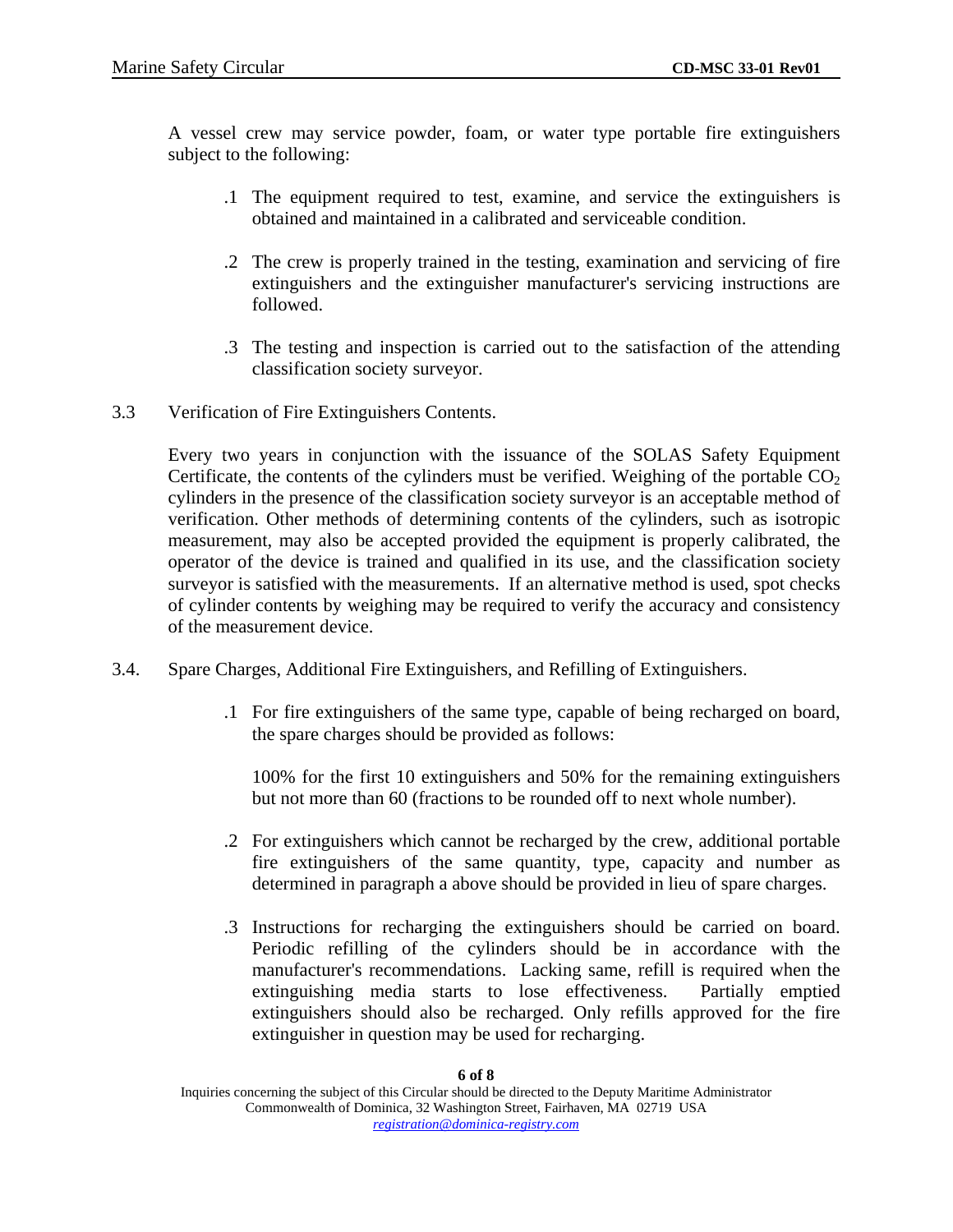3.5 Authorized Servicing Facilities.

The classification society surveyor may also accept a servicing certificate from an authorized servicing facility for both the annual and biannual examination, servicing and verification of the portable fire extinguishers.

3.6 Hydrostatic Testing of Portable Fire Extinguishers.

Portable fire extinguishers shall be hydrostatically tested as follows:

- .1 Dry Powder Extinguishers every 10 years;
- .2  $CO<sub>2</sub>$  Extinguishers every 10 years;
- .3 Other Extinguishers every 10 years.

A hydrostatic test may also be required by the classification society surveyor or Dominica Nautical Inspector if visual examination indicates a potential defect in the cylinder. The hydrostatic test date must be permanently marked on the bottles.

3.7 Hydrostatic Testing Facilities.

Hydrostatic testing must be performed by a servicing facility that has been certified by a government agency or classification society, and by the extinguisher manufacturer to perform this type of work. This same facility should recharge the cylinder after testing to demonstrate serviceability.

#### **4.0 Fixed Foam System.**

4.1 Foam Analysis.

Foam analysis is a part of the survey for issuance of the SOLAS Safety Equipment Certificate and thus is performed every two years. The class society surveyor may require it at other times if there is cause to question the suitability of the foam or condition of the storage tank.